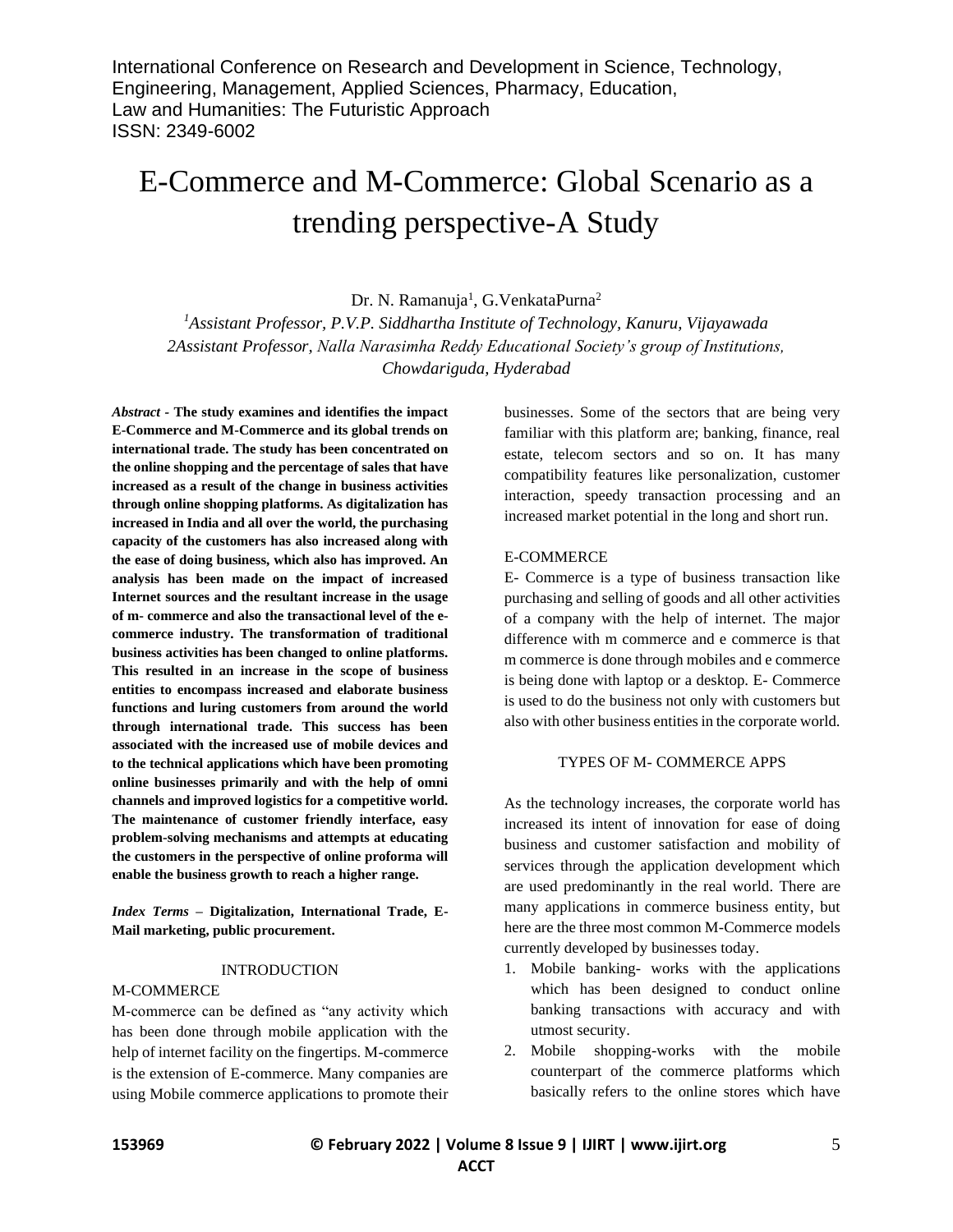accessibility through mobile devices with the help of social media too.

3. Mobile payments-encouraging the customers focusing on the payment through applications.

# BENEFITS OF M- COMMERCE

Owing to the changes occurring in consumer thinking, the approach to making purchases has also changed drastically, resulting in increased E-commerce. The extensive use of mobiles and the reduced cost of developing apps have given marketers and businesses an easy access to prospective customers.

Mobile applications will enable the customer to easily purchase and sell with accelerating speed and ease in the payments protocols with secure systems will ensure huge customer satisfaction with choice in between the differentiated products. Every customer is aware of the technology which the companies promote for their business transaction through mobile applications. The companies are maintaining customer friendly interface which makes them enjoy the shopping experience which leads to the customer retention for the business entity.

### TRENDS IN E- COMMERCE

Trends in e-commerce industry have been improvised on the basis of customer buying behaviour and their purchasing capacity which have influenced the scope of many companies by entering E-platforms. With many tactical, attractive schemes and offers companies like Wal-Mart, Flip kart and Amazon are attracting and retaining customers as never before. Trends in E- Commerce industry which can occupy a

major role in 2022:

The Ecommerce after COVID-19



The world is changing and with the advent of new technologies the business in E- Commerce has been getting bigger and bigger every day. In this pandemic, the people are wary of physical shopping and conscious of the advantages of contactless purchases.In 2021, the percentage of sales through this platform has increased to 4.9 trillionU.S. dollars which shows the drastic conversion of customers from traditional shopping experience to online mode. It is estimated that the figure of sales will increase to 7.9 trillion U.S. dollars by the end of 2025.

### Contextual and Programmatic Advertising

With the help of advertisement through the social media websites the companies are designing the data bases to identify the targeted audiences for following up about the offers and discounts by continual promotion of advertisement about the products which has increased customer retention and indirectly increases the return on investment. The correct identification of the customer and posting of information will play an important role in these areas.

#### Marketing Automation

almost 49% of businesses are using marketing automation, and it shows no signs of stopping. It covers the ease of access of choosing the different products and also provides the choice of filtering the products on the basis of price and quantity which increases the decision and purchasing power of the customers.

### Artificial Intelligence (AI)

Complete automation of websites and user-friendly interface and quick responses from the companies made the shopping a pleasant experience. This is being made possible with new software and management information system that are accessible to the company for smooth functioning of the business. Using robotics technology for delivery of goods is also a trend changing that would be possible with artificial intelligence.

### Enhanced Shipping Options

Small improvements like free shipping did occur. This has reached new levels and now the companies have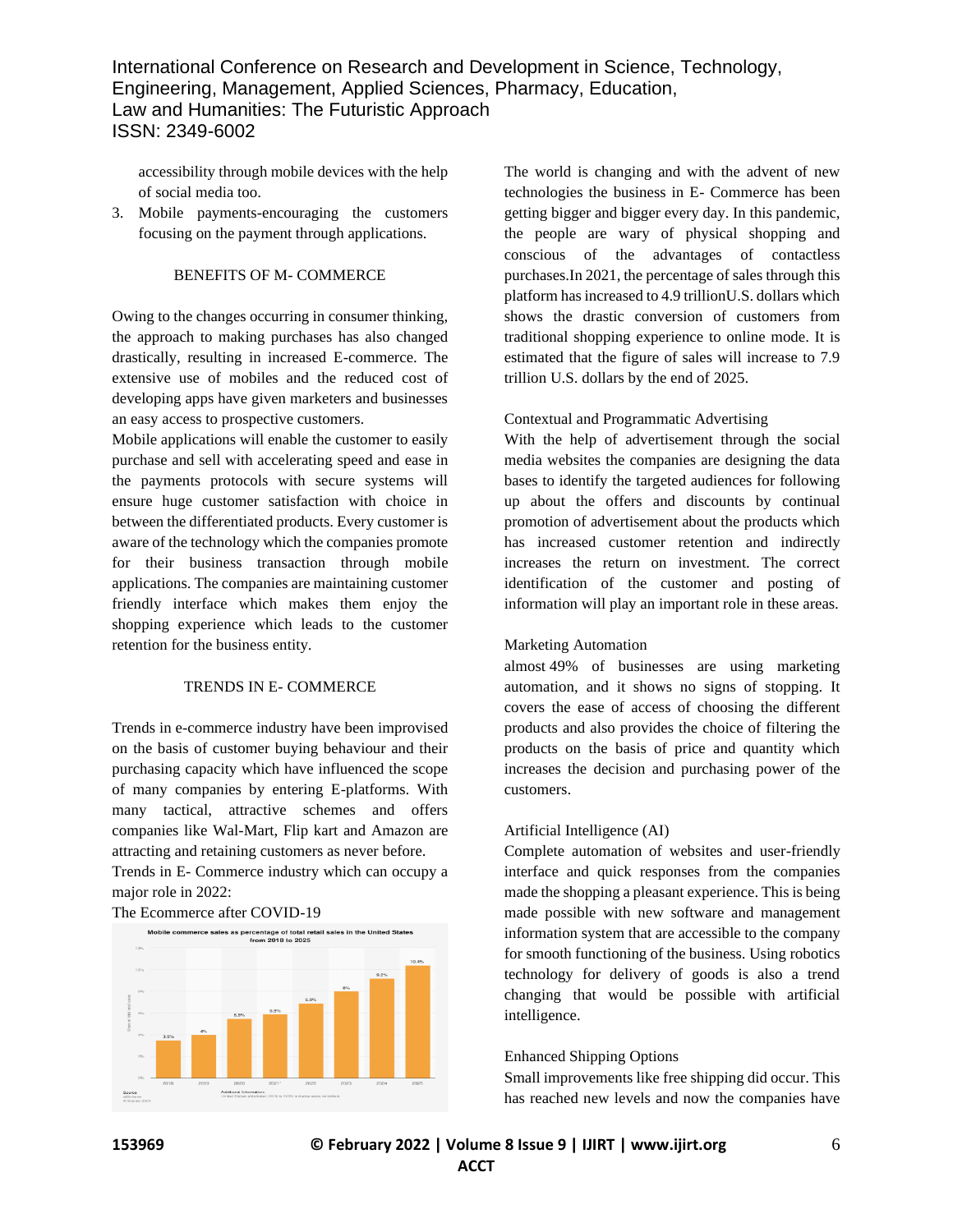started shipment of the products on the same day. By taking advancement in the shipping of goods, Amazon has introduced the drone shipping technology which changed the whole scenario which will become a valid innovation in the shipping of goods in commerce industry.

## Voice Search Will Take Lead

With the advance technologies that have been developed by the Google -Voice to text and also Voice recognition has created revolutionary changes in the online shopping experience. By enabling voice shopping, the customer can access the website where he would shop and tap on the voice over button and make recordings of the product for which he is looking. Once the command or voice is being recognised by the application the products of search will be displayed on the screen in which the customer is operating to create a well-structured shopping experience in less time.

## Snap and Shop

Another trend in E- Commerce is photo shopping. This will help the customer to select the images of the product which has been displayed in the website. By placing the camera close to the image and taking a picture, a customer can participate and deal in the purchasing or selling bids of the product that has been selected.

# Subscription Based Models Will Rise

Digital payments are becoming convenient. Most of the companies that are operating through the online mode of business are encouraging their customers to subscribe to the latest updates regarding the products and services that have been provided by the company. This will help companies in getting into contact with the customers so that forwarding information that helps the customer in making purchase decisions will result in increased the sales for the company and will simultaneously result in profits, providing an encouraging environment for the companies to provide more offers and discounts for these subscribers. This will increase the good will of the entity.

Social Payments Make Shopping Seamless

Social payments are the upcoming and have been most popular in recent years. With the advent of Apple Pay, Phone Pay, Twitter Buy, Face book into the digital payments sector, the money transfers can occur at unusual speed. With a maximum number companies encouraging these payments without charging any additional charges fund transfer have become very easy.

# More Payment Options Will Popup

Encouragement of digital wallets and with the invention of crypto currencies in the ecommerce industry will make the payment processes simple and easier.

## Mobile Commerce in India

India is growing faster in the use of mobile applications and is expected to rise to 88 million by 2021. It is being said that, in the next three years mobile commerce will constitute more than 25 percent of the total traffic in e-retailing and the growth rate is expected to increase by 71 percentage in the next decade.

### FUTURE OF E– COMMERCE

The future of e-commerce is set for new revolutionary trends with the advent of new initiatives;

- a. Augmented Reality enhances the reality of online shopping and also helps learn about shoppers with provision of chat bots. Provision of subscriptions will improve the shopping experience.
- b. On-site personalization uses those insights to create individualized experiences.
- c. API-driven ecommerce allows continued innovation.
- d. Customers have been found to respond to videos.
- e. Sustainability is becoming more important.
- f. Businesses should optimize digital strategy for conversion.
- g. B2B is growing, hence change in the scenario is imperative.

### FUTURE REVENUE